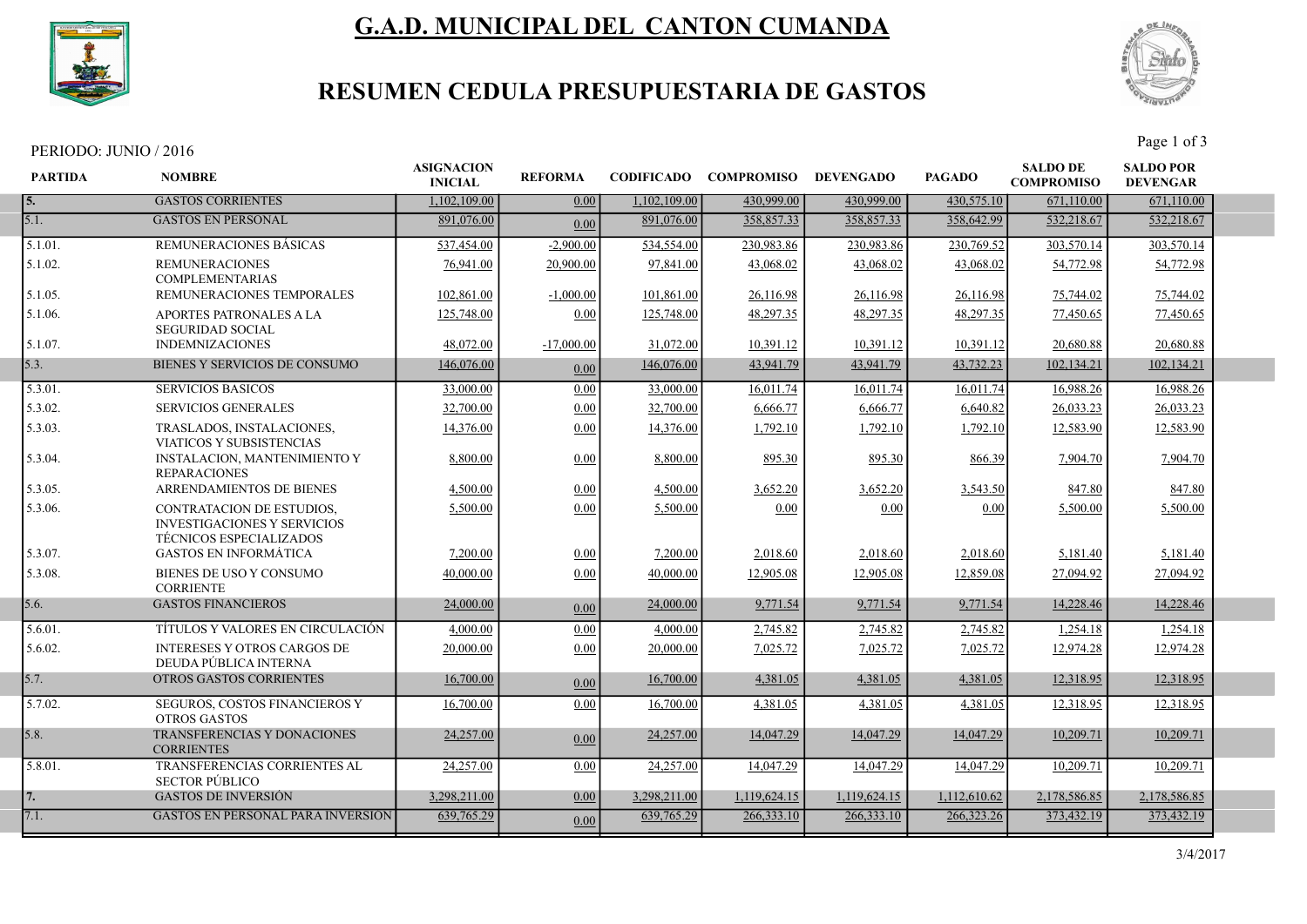

# G.A.D. MUNICIPAL DEL CANTON CUMANDA



## RESUMEN CEDULA PRESUPUESTARIA DE GASTOS

#### PERIODO: JUNIO / 2016

| <b>PARTIDA</b> | <b>NOMBRE</b>                                                 | <b>ASIGNACION</b><br><b>INICIAL</b> | <b>REFORMA</b> | <b>CODIFICADO</b> | <b>COMPROMISO</b> | <b>DEVENGADO</b> | <b>PAGADO</b> | <b>SALDO DE</b><br><b>COMPROMISO</b> | <b>SALDO POR</b><br><b>DEVENGAR</b> |  |
|----------------|---------------------------------------------------------------|-------------------------------------|----------------|-------------------|-------------------|------------------|---------------|--------------------------------------|-------------------------------------|--|
| 7.1.01.        | REMUNERACIONES BASICAS                                        | 320,905.69                          | 0.00           | 320,905.69        | 145,025.88        | 145,025.88       | 145,016.04    | 175,879.81                           | 175,879.81                          |  |
| 7.1.02.        | <b>REMUNERACIONES</b><br><b>COMPLEMENTARIAS</b>               | 58,622.00                           | 20,500.00      | 79,122.00         | 37,804.56         | 37,804.56        | 37,804.56     | 41,317.44                            | 41,317.44                           |  |
| 7.1.05.        | REMUNERACIONES TEMPORALES                                     | 107,902.00                          | 0.00           | 107,902.00        | 47,178.28         | 47,178.28        | 47,178.28     | 60,723.72                            | 60,723.72                           |  |
| 7.1.06.        | APORTES PATRONALES A LA<br><b>SEGURIDAD SOCIAL</b>            | 100,698.00                          | $-7,500.00$    | 93,198.00         | 36,207.82         | 36,207.82        | 36,207.82     | 56,990.18                            | 56,990.18                           |  |
| 7.1.07.        | <b>INDEMNIZACIONES</b>                                        | 51,637.60                           | $-13,000.00$   | 38,637.60         | 116.56            | 116.56           | 116.56        | 38,521.04                            | 38,521.04                           |  |
| 7.3.           | BIENES Y SERVICIOS PARA INVERSIÓN                             | 697,085.90                          | 3,000.00       | 700,085.90        | 289,114.88        | 289,114.88       | 287,523.60    | 410,971.02                           | 410,971.02                          |  |
| 7.3.02.        | <b>SERVICIOS GENERALES</b>                                    | 72,000.00                           | 0.00           | 72,000.00         | 32,716.30         | 32,716.30        | 32,716.30     | 39,283.70                            | 39,283.70                           |  |
| 7.3.03.        | TRASLADOS, INSTALACIONES<br>VIATICOS Y SUBSISTENCIAS          | 13,984.00                           | 0.00           | 13,984.00         | 1,204.30          | 1,204.30         | 1,204.30      | 12,779.70                            | 12,779.70                           |  |
| 7.3.04.        | <b>INSTALACIONES, MANTENIMIENTOS Y</b><br><b>REPARACIONES</b> | 63,800.00                           | 0.00           | 63,800.00         | 18,573.40         | 18,573.40        | 18,426.10     | 45,226.60                            | 45,226.60                           |  |
| 7.3.05.        | ARRENDAMIENTO DE BIENES                                       | 32,000.00                           | 0.00           | 32,000.00         | 10,995.88         | 10,995.88        | 10,995.88     | 21,004.12                            | 21,004.12                           |  |
| 7.3.06.        | <b>CONTRATACIONES DE ESTUDIOS E</b><br><b>INVESTIGACIONES</b> | 32,900.00                           | 0.00           | 32,900.00         | 7,887.99          | 7,887.99         | 7,663.44      | 25,012.01                            | 25,012.01                           |  |
| 7.3.07.        | <b>GASTOS EN INFORMÁTICA</b>                                  | 4,500.00                            | 0.00           | 4,500.00          | 0.00              | 0.00             | 0.00          | 4,500.00                             | 4,500.00                            |  |
| 7.3.08.        | BIENES DE USO Y CONSUMO DE<br><b>INVERSIÓN</b>                | 477,901.90                          | 3,000.00       | 480,901.90        | 217,737.01        | 217,737.01       | 216,517.58    | 263,164.89                           | 263,164.89                          |  |
| 7.5.           | <b>OBRAS PÚBLICAS</b>                                         | 1,727,369.93                        | 0.00           | 1,727,369.93      | 483,782.58        | 483,782.58       | 478,370.17    | 1,243,587.35                         | 1,243,587.35                        |  |
| 7.5.01.        | OBRAS DE INFRAESTRUCTURA                                      | 1,705,689.23                        | 0.00           | 1,705,689.23      | 483,782.58        | 483,782.58       | 478,370.17    | 1,221,906.65                         | 1,221,906.65                        |  |
| 7.5.04.        | OBRAS EN LÍNEAS, REDES E<br><b>INSTALACIONES ELÉCTRICAS</b>   | 10.392.08                           | 0.00           | 10,392.08         | 0.00              | 0.00             | 0.00          | 10.392.08                            | 10,392.08                           |  |
| 7.5.99.        | ASIGNACIONES A DISTRIBUIR                                     | 11,288.62                           | 0.00           | 11,288.62         | 0.00              | 0.00             | 0.00          | 11,288.62                            | 11,288.62                           |  |
| 7.7.           | OTROS GASTOS DE INVERSIÓN                                     | 15,000.00                           | 0.00           | 15,000.00         | 0.00              | 0.00             | 0.00          | 15,000.00                            | 15,000.00                           |  |
| 7.7.02.        | SEGUROS, COSTOS FINANCIEROS Y<br><b>OTROS GASTOS</b>          | 15,000.00                           | 0.00           | 15,000.00         | 0.00              | 0.00             | 0.00          | 15,000.00                            | 15,000.00                           |  |
| 7.8.           | TRANSFERENCIAS Y DONACIONES PARA<br><b>INVERSIÓN</b>          | 218,989.88                          | $-3,000.00$    | 215,989.88        | 80,393.59         | 80,393.59        | 80,393.59     | 135,596.29                           | 135,596.29                          |  |
| 7.8.01.        | TRANSFERENCIAS PARA INVERSION AL<br><b>SECTOR PÚBLICO</b>     | 218,989.88                          | $-3,000.00$    | 215,989.88        | 80,393.59         | 80,393.59        | 80.393.59     | 135,596.29                           | 135,596.29                          |  |
| 8.             | <b>GASTOS DE CAPITAL</b>                                      | 158,097.00                          | 0.00           | 158,097.00        | 25,053.73         | 25,053.73        | 24,011.87     | 133,043.27                           | 133,043.27                          |  |
| 8.4.           | BIENES DE LARGA DURACIÓN                                      | 158,097.00                          | 0.00           | 158,097.00        | 25,053.73         | 25,053.73        | 24,011.87     | 133,043.27                           | 133,043.27                          |  |
| 8.4.01.        | <b>BIENES MUEBLES</b>                                         | 108,097.00                          | 0.00           | 108,097.00        | 25,053.73         | 25,053.73        | 24,011.87     | 83,043.27                            | 83,043.27                           |  |
| 8.4.03.        | <b>EXPROPIACIONES DE BIENES</b>                               | 50,000.00                           | 0.00           | 50,000.00         | 0.00              | 0.00             | 0.00          | 50,000.00                            | 50,000.00                           |  |
| 9.             | APLICACIÓN DEL FINANCIAMIENTO                                 | 76,073.00                           | 0.00           | 76,073.00         | 41,513.62         | 41,513.62        | 41,513.62     | 34,559.38                            | 34,559.38                           |  |